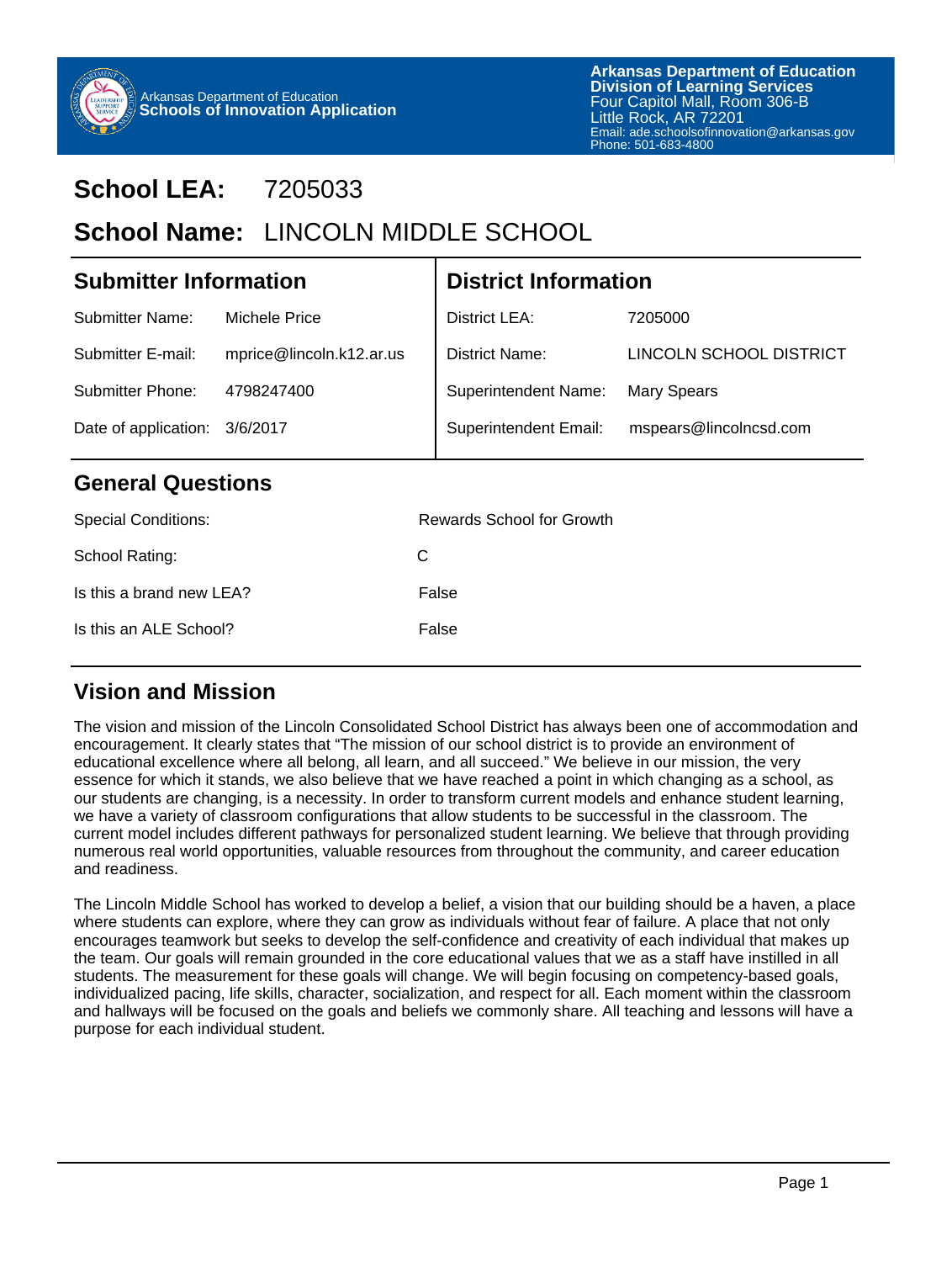

### **Rational and Innovation Goals**

#### Rationale for Innovation

The Lincoln Consolidated School District (LCSD) is located in Washington County 18 miles west of Fayetteville in Lincoln, Arkansas. The school district's boundaries encompass 146 square miles and our student population is made up of approximately 1,265 prekindergarten through twelfth grade students with 72% qualifying as poverty students. Geographically Lincoln is located in NWA, an area that has consistently experienced economical growth, the most in the state to be exact. Although Lincoln is located in this part of the state our community often times feel as if we are on the outside looking in. Lincoln is a very rural community with limited employment opportunities and families have a difficult time overcoming financial situations because they must commute to find employment opportunities. Thus resulting in an influx of generational poverty. To break the generational poverty cycle LCSD needs to reach our students while they are still in school. This is our opportunity to educate them that although their lives may sometimes seem limited to the boundaries of the district their opportunities within our walls are limitless.

The data collected, analyzed, and used to guide our current instructional practices was the 2015-2016 ACT Aspire. From the data collected below we were classified as" Ready" or "Exceeding" in the following categories.

4th Grade- English: 67% Math: 66% Science: 49% Reading: 47% Writing: 23% 5th Grade- English: 74% Math: 64% Science: 49% Reading: 49% Writing:18% 6th Grade- English: 62% Math: 52% Science: 51% Reading: 43% Writing: 28% 7th Grade- English: 73% Math: 34% Science: 36% Reading: 36% Writing: 17%

Lincoln Middle School: English: 69% Math: 54% Science: 47% Reading: 44% Writing: 22%

As a staff we are tirelessly working to find ways to engage our students, to reach them on personal level, to develop a better understanding of what each student needs in order to empower them to take control of their own future success. We want to meet our students where they are at academically and provide them with the educational freedom and ownership that will inspire them to take control of not only their education but their lives as well. We know our students. We have interventions, small groups, classroom pull-outs, assistance in every area that it is needed. Unfortunately, with the current educational design that we have currently in place we simply cannot meet every student's needs. We do not have the time, the resources, or the vitally important relationship with those students to gain the understanding of everything they specifically need mentally, physically, and educationally. We believe that the School of Innovation provides us with the platform to ensure that all of our students are unconditionally met with every need they have.

We believe that our students deserve a personalized education. One that is based on their individual needs and interest. An educational path that allows them to advance at their own speed and have all of our teachers support them along that path. Time is the most valuable commodity as a staff we all wish we had more of. The time for more instruction, more enrichment, more intervention, and more opportunities. With our approval as a School of Innovation we will develop a schedule that provides us with the necessary time desperately needed to provide everything our students need. The time to develop the relationship needed to gain the trust of every student, the trust they must have to allow our teachers to understand what their personal interest are. These personal interest will then be explored, students will be encouraged to pursue those interest and make every educational choice towards fulfilling those interest, their interest. Through joining forces with School of Innovation and our personalized educational approach we believe that we can meet all of our student's needs. That by opening our minds to unconventional teaching methods and revolutionary classrooms we will inspire our students to live their lives the same way.

Along with the core educational content being student focused and delivered unconventionally we will also use the resources that the School of Innovation already has established to provide our students with more real life opportunities. Time, again, will be something that we will have more of. Students will be exposed to fine arts,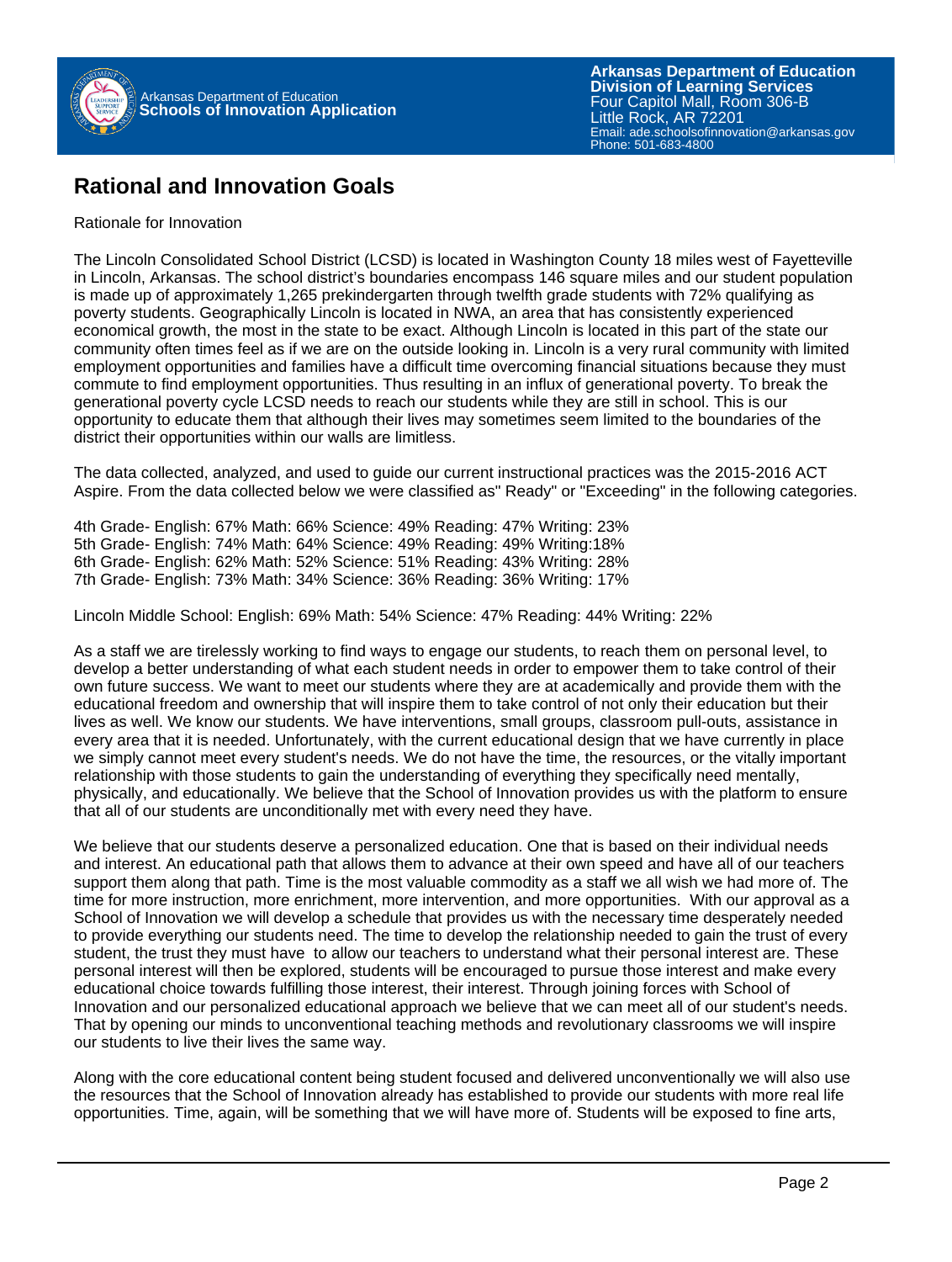

Arkansas Department of Education **Schools of Innovation Application**

**Arkansas Department of Education** Email: ade.schoolsofinnovation@arkansas.gov **Division of Learning Services** Four Capitol Mall, Room 306-B Little Rock, AR 72201 Phone: 501-683-4800

yoga, outdoor recreation activities, chess, cooking, and endless other opportunities that they show interest in. If they dream to experience it, to one day do it, it is our responsibility to provide it. Resources will be pulled from around our community, our staff, and the established network that the School of Innovation provides. Our students need this inspiration, our community needs this as well. Our school is the life blood of our small community. We want to create such a phenomenon that our students witness other schools touring our hallways, that they see student enrollment increase in their classrooms, and that other students aspire to have the same opportunities ours are given. It's time our students have a sense of pride that they so desperately need not only for their school but for themselves.

We understand that as a culture education promotes one curriculum for all, one age group and one grade at a time, and one set of tests to determine learning. However, the fact is, the more challenging, complex, and uncertain the world becomes, the greater the need for education to transform our ways of customizing learning. We must encourage our students to become problem solvers and creative thinkers. Our beliefs that will help us with this transformation are that school should be a safe place where kids can explore and develop their own talents, that life skills, citizenship, socialization, and respect for important for our kids' future success, and that all teaching and learning should have a purpose for each individual student.

| <b>Goal</b> | <b>Goal Description</b>                                                                                                                                                                                                                                                                                          |  |
|-------------|------------------------------------------------------------------------------------------------------------------------------------------------------------------------------------------------------------------------------------------------------------------------------------------------------------------|--|
| 1           | We will work to accelerate<br>students who are currently<br>exceeding and reduce the<br>achievement gap among all<br>students, with a focus on<br>personalized learning where<br>students meet or exceed<br>personal growth goals. This is<br>to see ALL students meet or<br>exceed growth.                      |  |
| 2           | Transform our school's culture<br>and climate by increasing<br>student engagement through<br>personalized learning<br>opportunities that result in<br>student empowerment.                                                                                                                                       |  |
| 3           | A school-wide professional<br>development plan will be<br>implemented where all<br>teachers are growing and<br>developing professionally by<br>enhancing their content<br>knowledge, pedagogical skills<br>and understanding of<br>personalized learning by<br>conducting action research in<br>their classroom. |  |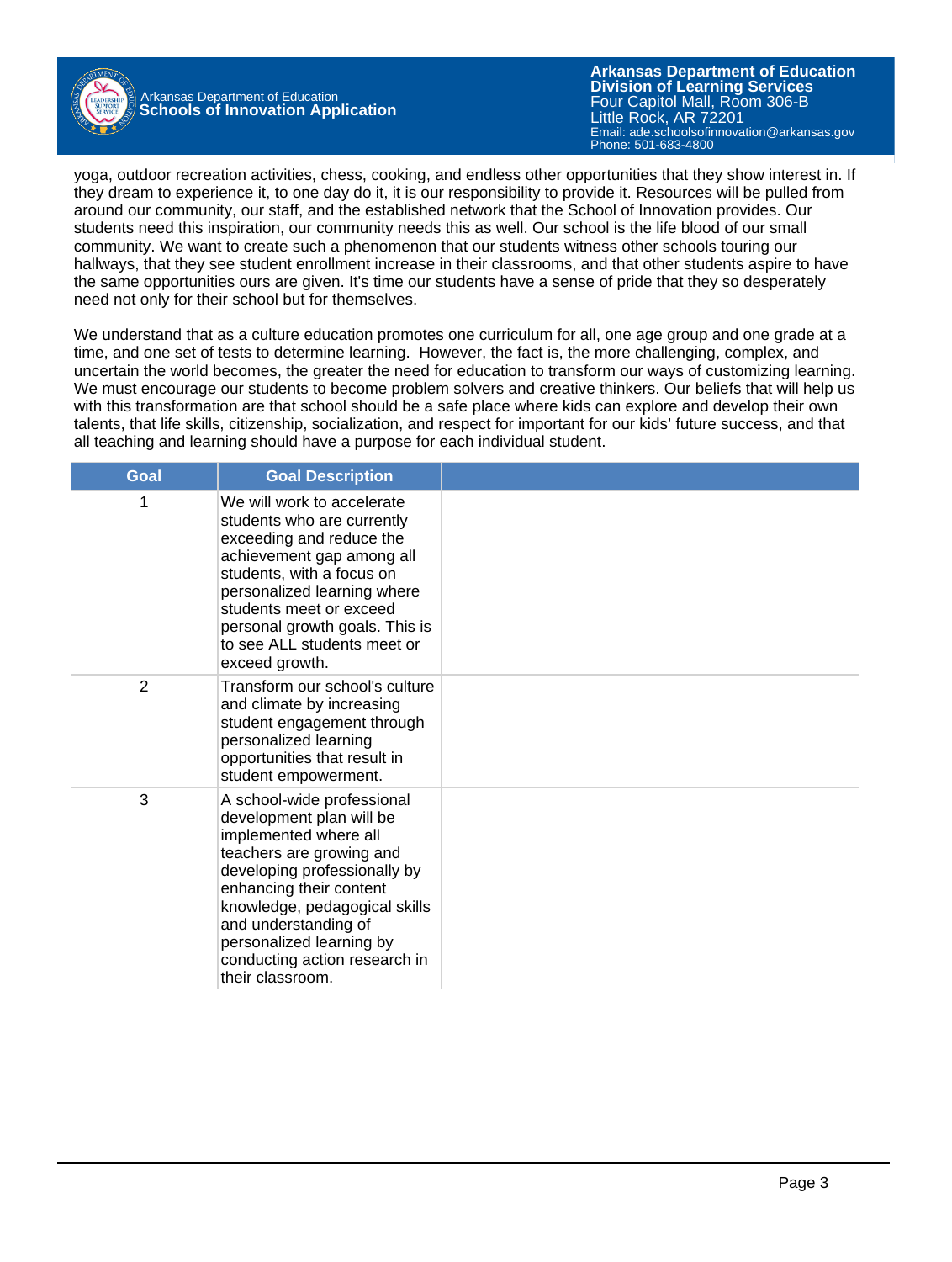

## **Innovation Plan**

| <b>Plan Date</b> | <b>Action</b>                                             | <b>Expected Outcome</b>                                                                                                                                                                                                                                                                                                   |  |  |  |
|------------------|-----------------------------------------------------------|---------------------------------------------------------------------------------------------------------------------------------------------------------------------------------------------------------------------------------------------------------------------------------------------------------------------------|--|--|--|
| 04/05/2016       | Book Study: Tapping the Power of<br>Personalized Learning | To collectively gain interest and and<br>greater understanding of personalized<br>learning and the implementation process.                                                                                                                                                                                                |  |  |  |
|                  | Vision and Mission Development                            | Teachers gained perspective on exactly<br>what the expectations would be, the<br>scheduling process, and the intricacies of<br>personalized learning.                                                                                                                                                                     |  |  |  |
|                  |                                                           | Small groups were developed in order to<br>collaborate ideas and available<br>resources. These ideas and resources were<br>then used to develop innovative practices<br>that could be implemented into the 2016-<br>2017 school year. Previous student data<br>and interest surveys were analyzed to<br>begin scheduling. |  |  |  |
| 04/14/2016       | <b>Waiver Approval</b>                                    | <b>Approved Waivers</b><br>Duty Free Lunch<br>Daily Planning Period<br><b>Teacher Licensure</b><br><b>Library Media Services</b><br>School Day Hours<br><b>Instructional Time</b><br>Career and Technical Education<br>Class Size and Teaching Load                                                                       |  |  |  |
|                  |                                                           | The approval of these waivers allowed us<br>the flexibility to begin implementation of<br>proposed innovative practices. These<br>practices include individual learning time<br>for every student, block scheduling for 6th<br>and 7th grade.                                                                             |  |  |  |
|                  |                                                           | Advisory Time: This was a scheduled time<br>for all students to build relationships, check<br>grades, set goals, and go through<br>character development lessons.                                                                                                                                                         |  |  |  |
|                  |                                                           | Choice Class: Students were provided<br>opportunities to chose which elective class<br>they would like to attend. The optional<br>elective classes were chess, yoga,<br>cooking, climbing, Spanish, biking, origami,<br>extended science experiments, crocheting<br>etc.                                                  |  |  |  |
|                  |                                                           | Duty free lunch and daily planning periods<br>were waived to allow for teachers to have                                                                                                                                                                                                                                   |  |  |  |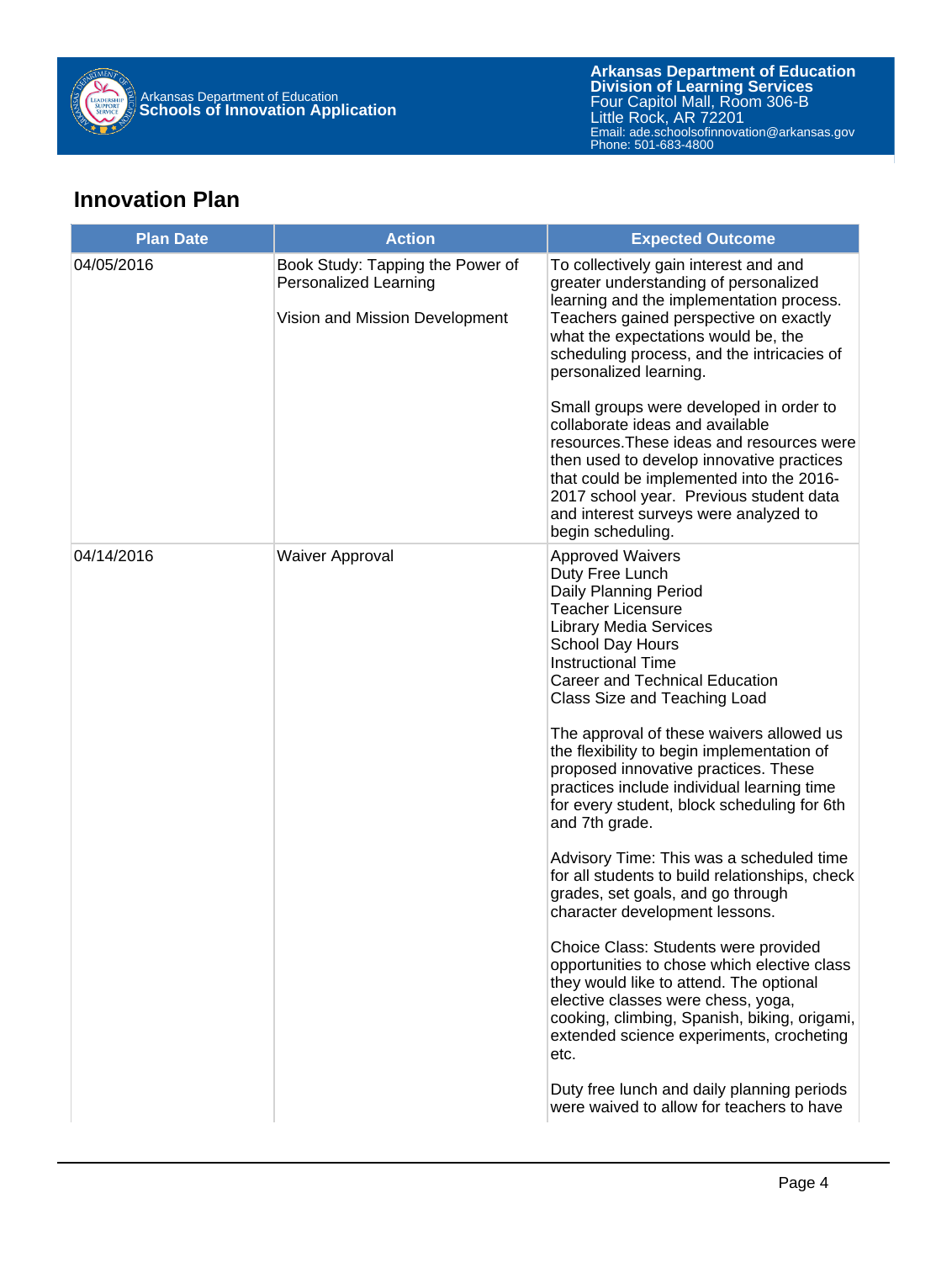| Arkansas Department of Education<br>Schools of Innovation Application |                  | <b>Arkansas Department of Education</b><br><b>Division of Learning Services</b><br>Four Capitol Mall, Room 306-B<br>Little Rock, AR 72201<br>Email: ade.schoolsofinnovation@arkansas.gov<br>Phone: 501-683-4800                                                                                                                                                                                                                                                                                                                                                                                                                                                                                     |
|-----------------------------------------------------------------------|------------------|-----------------------------------------------------------------------------------------------------------------------------------------------------------------------------------------------------------------------------------------------------------------------------------------------------------------------------------------------------------------------------------------------------------------------------------------------------------------------------------------------------------------------------------------------------------------------------------------------------------------------------------------------------------------------------------------------------|
|                                                                       |                  | more time with their students. This time<br>can be spent on small group interventions,<br>acting as advisors, or team planning.<br>Library media specialist waiver was used to<br>organize her schedule to allow for student<br>interventions, data interpretations, and<br>student centered personalized learning.<br>School day hours and instructional times<br>were waived to allow for better<br>personalization of students' schedules<br>based on their individual needs.<br>Career and technical education was<br>waived in order to imbed keyboarding into<br>our classrooms.<br>Class size and teaching load was waived in<br>order to provide small groups and teacher<br>interventions. |
| 08/17/2016                                                            | Model Classrooms | An adaptive program (NoRed Ink, Front<br>Row- Math, Literacy, Virtual Arkansas,<br>Digital Read Works) was used to<br>personalize student learning.<br>Student mastery was measured by<br>competency based standards.<br>Goal setting was used for students to<br>determine what standards would be met<br>and how.<br><b>Empowerment of student</b>                                                                                                                                                                                                                                                                                                                                                |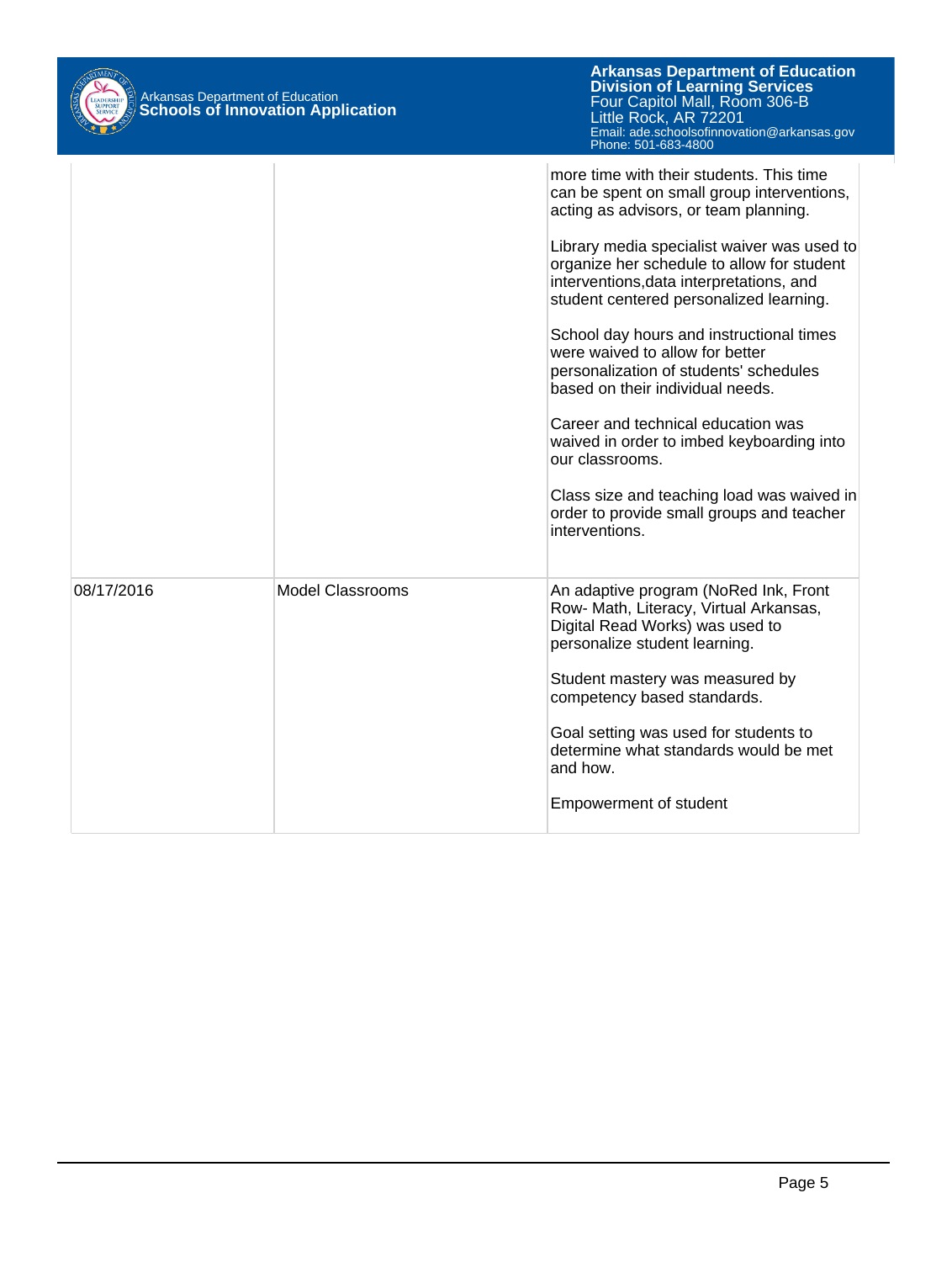

| <b>Plan Date</b> | <b>Action</b>                                                                                                                                                                                                                                                                                                                                                                                                                                                                                                                                                                                                    | <b>Expected Outcome</b>                                                                                                                                                                                                                                                                                                                                                                                                                                                                                       |
|------------------|------------------------------------------------------------------------------------------------------------------------------------------------------------------------------------------------------------------------------------------------------------------------------------------------------------------------------------------------------------------------------------------------------------------------------------------------------------------------------------------------------------------------------------------------------------------------------------------------------------------|---------------------------------------------------------------------------------------------------------------------------------------------------------------------------------------------------------------------------------------------------------------------------------------------------------------------------------------------------------------------------------------------------------------------------------------------------------------------------------------------------------------|
| 08/16/2017       | <b>Personalized Learning</b><br>I-school: Black Wolf Pack<br>Rooted in educational research and<br>the science of learning but fueled by<br>innovative technology<br>5th-7th grade<br><b>Teacher Made and Adaptive</b><br>Curriculum<br>Students set their own schedule for<br>the day<br>Application/Interview<br>Computer work, check points, and<br>independent<br>Community projects, activities,<br>experiments, and exercises for<br>additional hands-on learning                                                                                                                                          | Highly motivated students, with the<br>guidance and assistance of one teacher<br>will receive daily academic advise on<br>standards and goals will have the freedom<br>to advance at their own rate. Students will<br>apply learned organizational strategies that<br>will allow for more individualized content.<br>They will develop a pace that will allow for<br>them to have more time to explore<br>personal interest, to become involved in<br>other student activities, and community<br>involvement. |
| 08/16/2017       | Personalized Learning:<br><b>Maroon Wolf Pack</b><br>Students are valued participants<br>Students work with teachers to<br>develop their problem, or idea, to<br>clarify what is being measured.<br><b>Learning Goals</b><br>They envision the product or<br>performance. Assessment<br>They development of an action plan<br>that will result in an outcome that<br>achieves the desired results. Parting<br>Action<br>Balance of small group, project based<br>learning, and computer usage<br>Empowering students to set goals<br>and reach check points<br>Path, pace, and place<br>5th - 7th grade students | Students will receive customized academic<br>pathways, and be apart of flexible learning<br>environments.<br>Students will be grouped according to<br>personal interest, individualized learning<br>goals, and included in a variety of<br>classrooms and instructional techniques.<br>This will all provide the level of<br>personalization required for our staff to<br>meet our students where they are<br>academically.<br>Student centered learning will occur.                                          |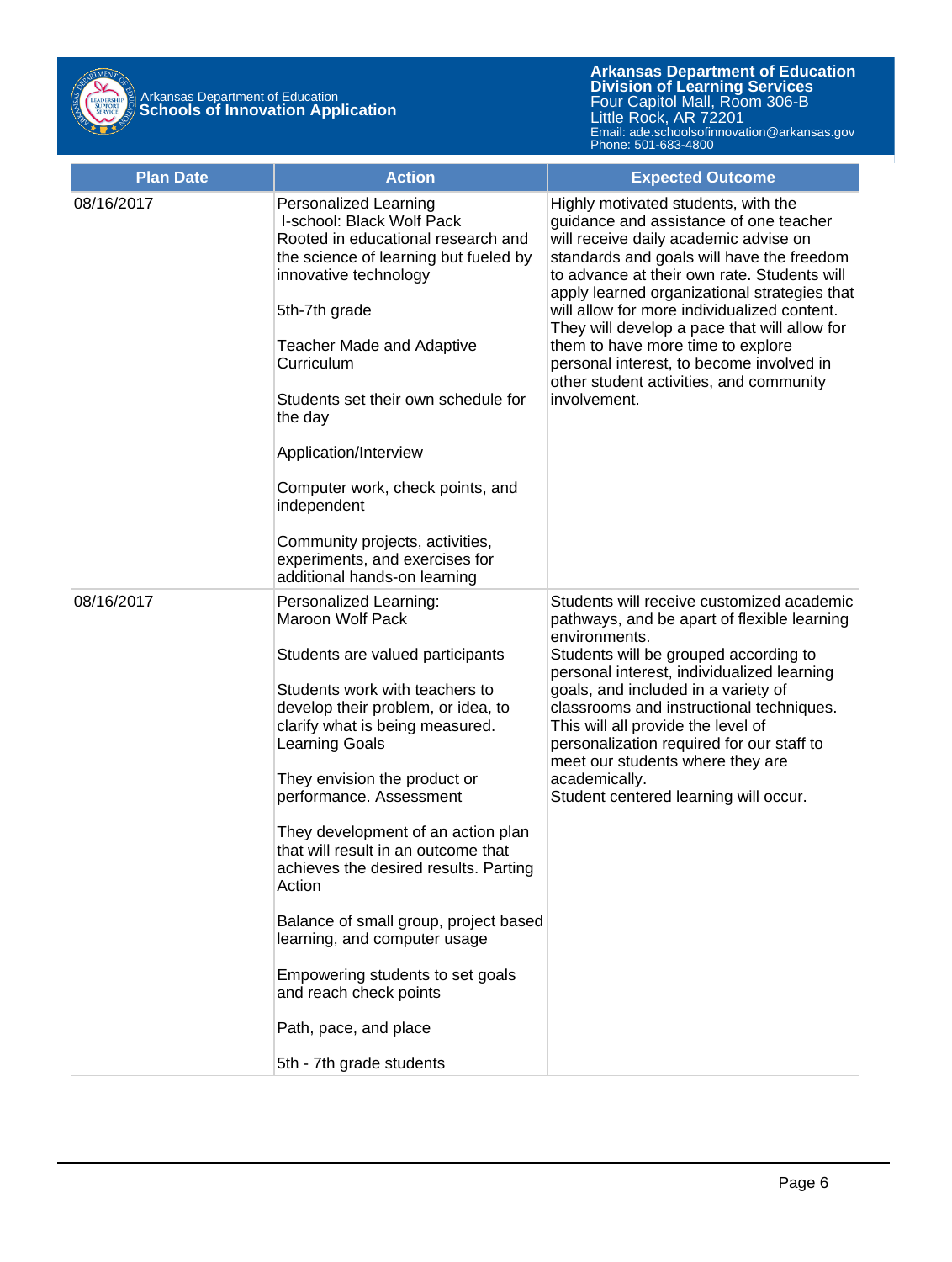

| <b>Plan Date</b> | <b>Action</b>                                                                                                                                  | <b>Expected Outcome</b>                                                                                                                                                                                                                               |
|------------------|------------------------------------------------------------------------------------------------------------------------------------------------|-------------------------------------------------------------------------------------------------------------------------------------------------------------------------------------------------------------------------------------------------------|
| 08/16/2017       | Personalized Learning:<br><b>Gray Wolf Pack</b><br>Multiple teachers cover multiple<br>subjects<br>Students will have at least two<br>teachers | Classrooms will be oriented around teacher<br>led instruction. Teachers will create task<br>and provide students with choices that<br>allow for personalized learning strategies,<br>differentiated instruction, and numerous<br>assessment measures. |
|                  | More structured environment<br>Pieces of learning personalized<br>Goal setting for student engagement                                          |                                                                                                                                                                                                                                                       |
| 03/06/2017       | Professional Development on<br>personalized learning for all teachers<br>based on individual needs.                                            | Teachers will develop their skill set to plan<br>and incorporate personalized learning in<br>their daily lessons to insure all students are<br>meeting or exceeding their growth goals.                                                               |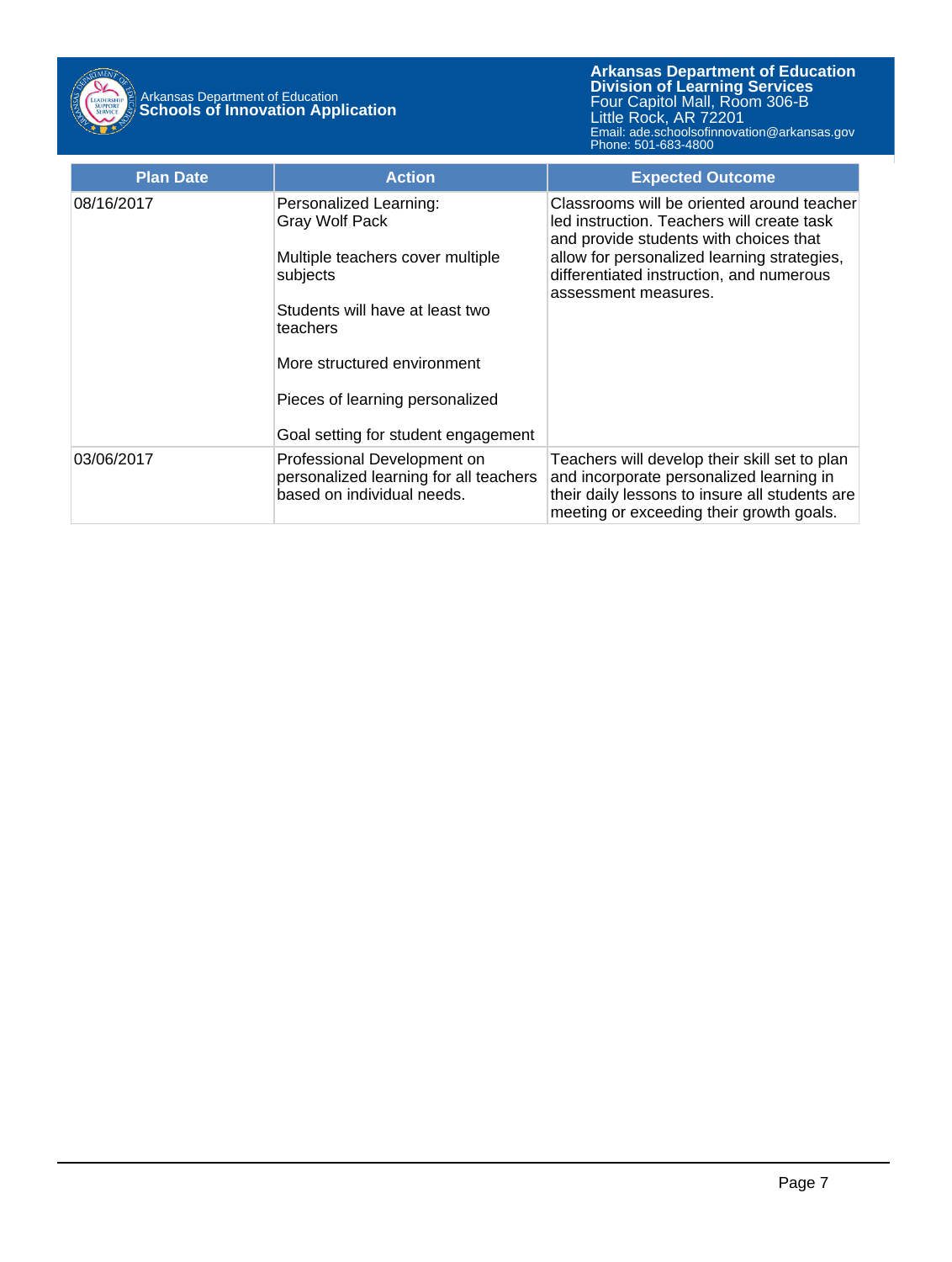

## **Requested Waivers**

| <b>Code section, Rule, or Local</b><br><b>Policy</b> | Goal | <b>Rationale</b>                     |
|------------------------------------------------------|------|--------------------------------------|
| At this time we do not need<br>waivers.              |      | At this time we do not need waivers. |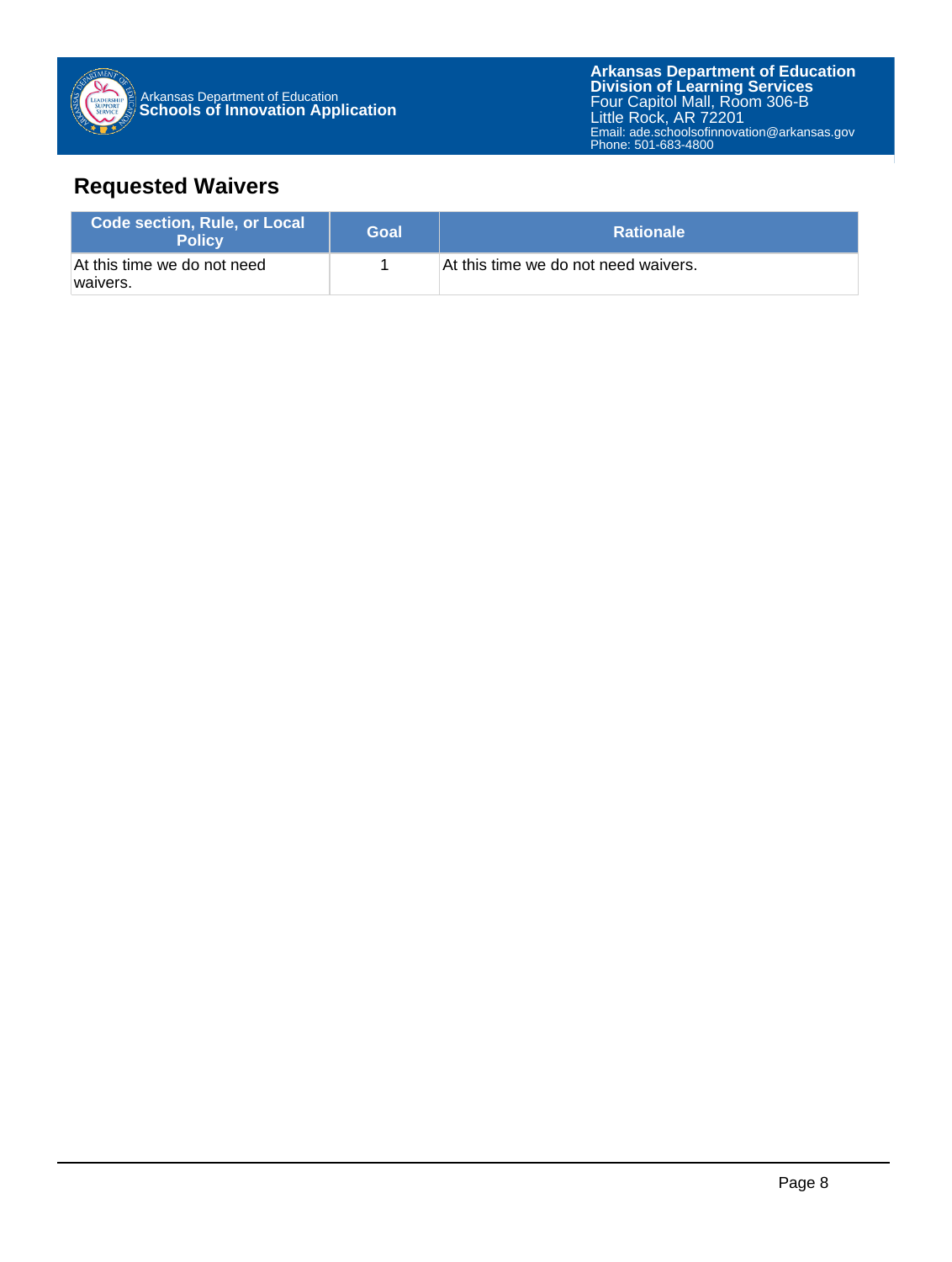

## **Council of Innovation**

| Minority at School         | $9.00\%$                    |                 |                 |                     |
|----------------------------|-----------------------------|-----------------|-----------------|---------------------|
| <b>Council Member Name</b> | <b>Representative Group</b> | <b>Minority</b> | <b>Position</b> | <b>Date Elected</b> |
| <b>Courtney Cox</b>        | Parent                      | N               | Vice Chair      | 12/19/2016          |
| Lisa Reed                  | Parent                      | N               | Chair           | 12/19/2016          |
| <b>Tyler McBride</b>       | Teacher                     | N               | member          | 12/19/2016          |
| Michele Price              | Principal                   | N               | member          | 12/19/2016          |
| Lindsay Bounds             | Master Teacher              | N               | member          | 12/19/2016          |
| Rachel Campbell            | <b>Community Member</b>     | $\mathsf{N}$    | member          | 12/19/2016          |
| <b>Heather Lewis</b>       | Teacher                     | N               | member          | 12/19/2016          |
| <b>Cherry Ortiz</b>        | Parent                      | Y               | member          | 2/19/2017           |
| Dakota Leming              | community member            | N               | member          | 12/19/2016          |
| <b>Stan Karber</b>         | Asst. Principal             | N               | member          | 12/19/2016          |
| Ryan Billingsley           | Teacher                     | N               | member          | 12/19/2016          |
| <b>Christina Moreton</b>   | Parent                      | N               | member          | 12/19/2016          |
| Val Diaz                   | <b>Student</b>              | $\mathsf{N}$    | member          | 12/19/2016          |
| <b>Holly Keith</b>         | <b>Student</b>              | N               | member          | 12/19/2016          |
| Rami Hutchens              | Para Professional           | N               | member          | 12/19/2016          |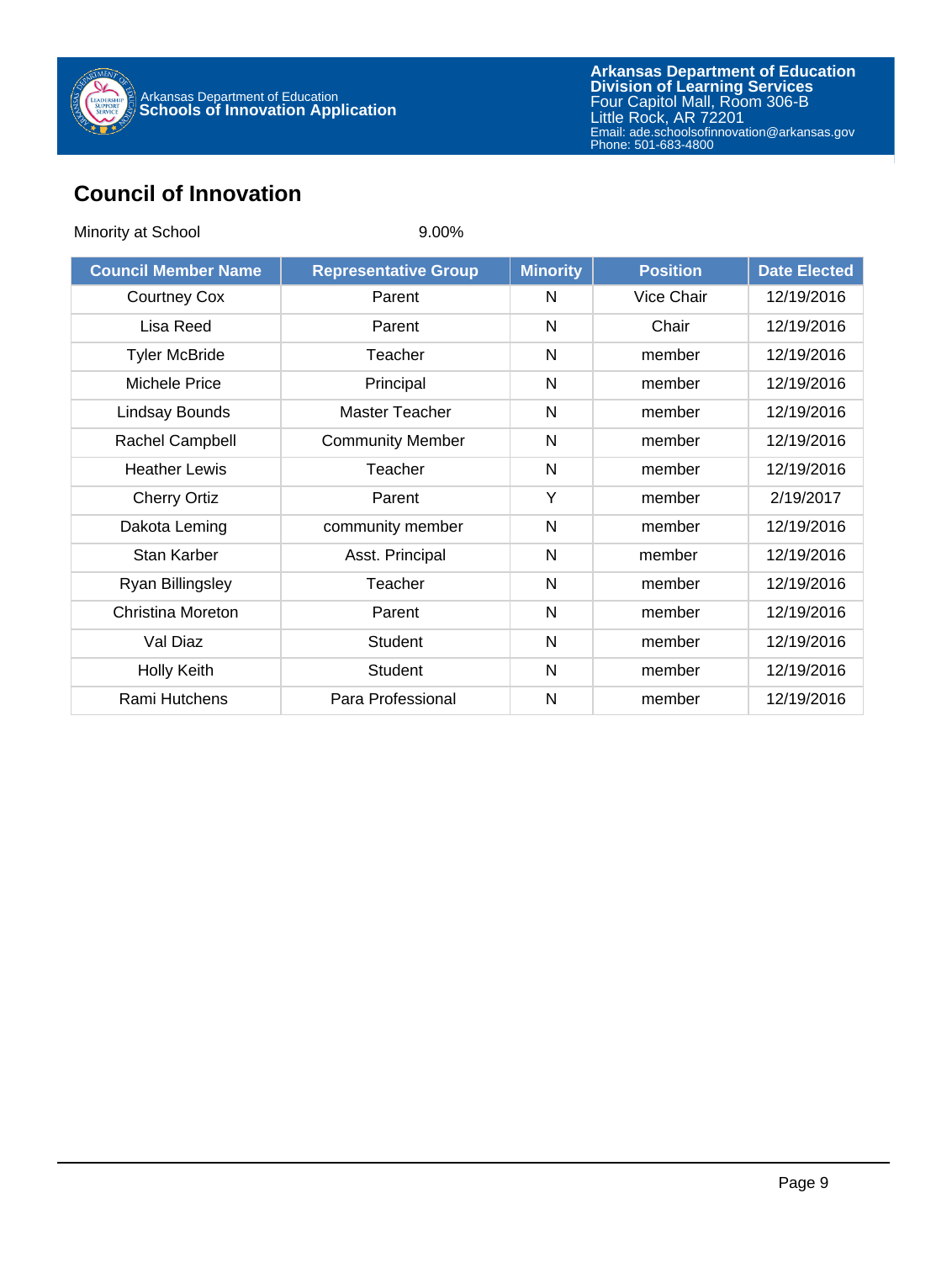

## **Shared Leadership**

| <b>Meeting</b><br><b>Date</b> | <b>Meeting</b><br><b>Purpose</b>                    | No. of<br><b>Teachers</b><br><b>Present</b> | No. of<br><b>School</b><br><b>Staff</b><br><b>Present</b> | No. of<br><b>Parents</b><br><b>Present</b> | No. of<br><b>Community</b><br><b>Members</b><br><b>Present</b> | No. of<br><b>Students</b><br><b>Present</b> | <b>Meeting</b><br><b>Outcome/</b><br><b>Planned Next</b><br><b>Steps</b>  |
|-------------------------------|-----------------------------------------------------|---------------------------------------------|-----------------------------------------------------------|--------------------------------------------|----------------------------------------------------------------|---------------------------------------------|---------------------------------------------------------------------------|
| 7/9/2015                      | Office of<br>Education<br>Innovation                | $\mathbf 0$                                 | $\boldsymbol{0}$                                          | $\mathbf 0$                                | 0                                                              | $\mathbf 0$                                 | Ask schools for<br>ideas of<br>needs/wants                                |
| 9/29/2015                     | SOI summit                                          | $\overline{2}$                              | $\mathbf 0$                                               | $\mathbf 0$                                | $\mathbf 0$                                                    | $\mathbf 0$                                 | Bring back<br>ideas on ways<br>to personalize                             |
| 1/20/2016                     | Learn about<br>SOI                                  | $\overline{2}$                              | 1                                                         | $\mathbf 0$                                | $\mathbf 0$                                                    | $\mathbf 0$                                 | Visit schools                                                             |
| 2/8/2016                      | Visit Pea<br><b>Ridge School</b><br><b>District</b> | 5                                           | $\overline{2}$                                            | $\mathbf 0$                                | $\mathbf 0$                                                    | $\mathbf 0$                                 | Begin to<br>introduce ideas<br>to teachers                                |
| 2/23/2016                     | Visit Western<br>Wayne School<br><b>District</b>    | 5                                           | 1                                                         | $\mathbf 0$                                | $\mathbf 0$                                                    | $\mathbf 0$                                 | Share ideas<br>with teachers,<br>try some of the<br>ideas                 |
| 3/17/2016                     | <b>Round Table</b><br>with George<br>Philhower      | 20                                          | $\mathbf 0$                                               | $\mathbf 0$                                | $\mathbf 0$                                                    | $\mathbf 0$                                 | Research<br>more and try<br>ideas                                         |
| 4/5/2016                      | Cluster-Book<br>Study                               | 20                                          | $\mathbf 0$                                               | $\mathbf 0$                                | $\mathbf 0$                                                    | $\mathbf 0$                                 | Vision for what<br>we want out<br>school to look<br>like                  |
| 4/12/2016                     | Cluster-Book<br>Study                               | 20                                          | $\mathbf 0$                                               | $\mathbf 0$                                | $\mathbf 0$                                                    | $\mathbf 0$                                 | Vision for what<br>we want out<br>school to look<br>like                  |
| 4/14/2016                     | State Board-<br>Waivers                             | $\mathbf 0$                                 | 1                                                         | $\mathbf 0$                                | $\mathbf 0$                                                    | $\mathbf 0$                                 | Move forward<br>with planning<br>and<br>implementing                      |
| 4/19/2016                     | Cluster-Book<br>Study                               | 20                                          | $\mathbf 0$                                               | $\boldsymbol{0}$                           | $\boldsymbol{0}$                                               | $\mathbf 0$                                 | Vision for what<br>we want out<br>school to look<br>like                  |
| 6/28/2016                     | Cohort 1<br>meeting                                 | $\overline{2}$                              | $\overline{2}$                                            | $\mathbf 0$                                | $\mathbf 0$                                                    | $\mathbf 0$                                 | Continue to<br>problem solve<br>challenges in<br>personalized<br>learning |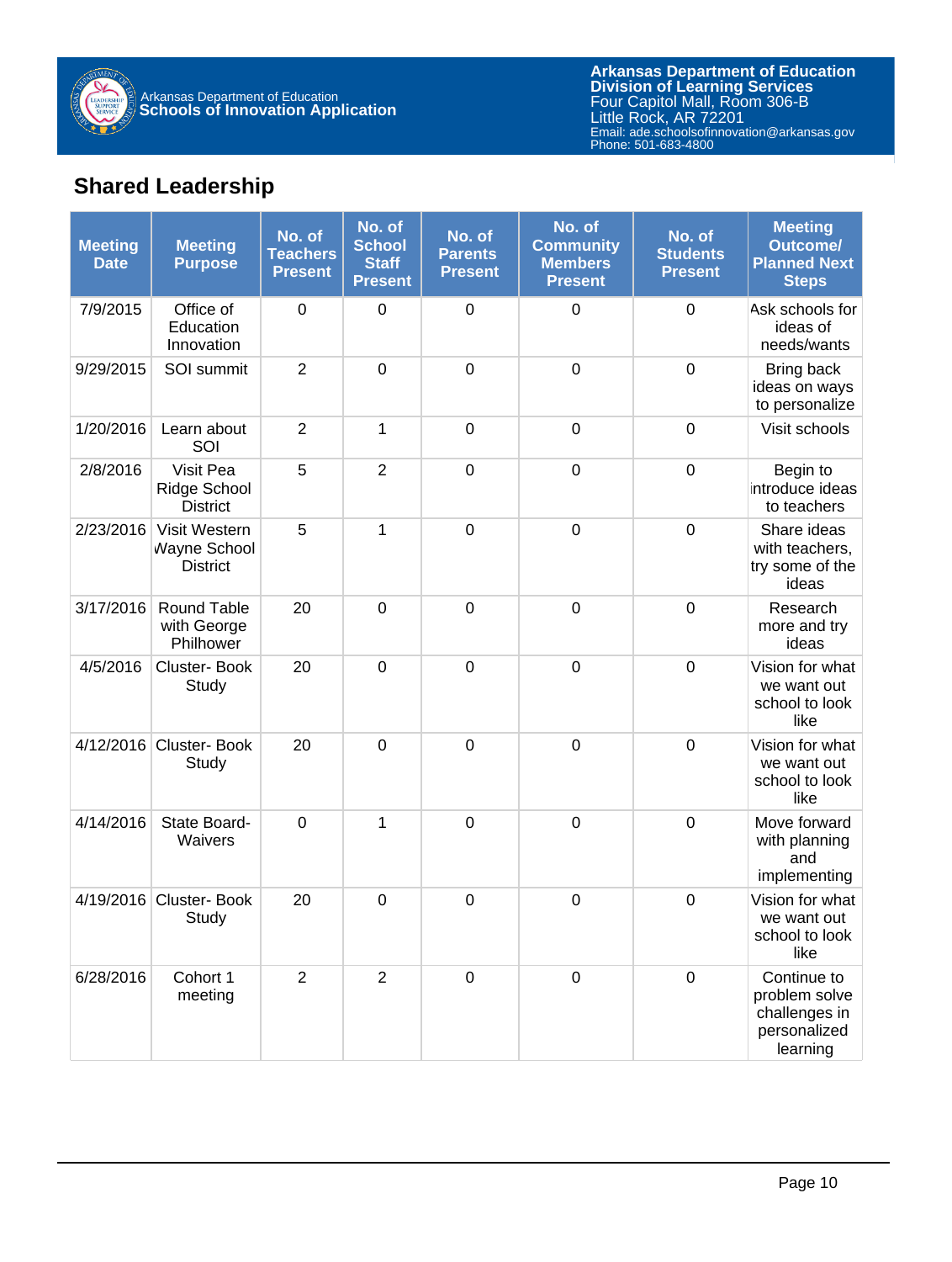

# Arkansas Department of Education **Schools of Innovation Application**

| <b>Meeting</b><br><b>Date</b> | <b>Meeting</b><br><b>Purpose</b>                                                                                    | No. of<br><b>Teachers</b><br><b>Present</b> | No. of<br><b>School</b><br><b>Staff</b><br><b>Present</b> | No. of<br><b>Parents</b><br><b>Present</b> | No. of<br><b>Community</b><br><b>Members</b><br><b>Present</b> | No. of<br><b>Students</b><br><b>Present</b> | <b>Meeting</b><br><b>Outcome/</b><br><b>Planned Next</b><br><b>Steps</b>       |
|-------------------------------|---------------------------------------------------------------------------------------------------------------------|---------------------------------------------|-----------------------------------------------------------|--------------------------------------------|----------------------------------------------------------------|---------------------------------------------|--------------------------------------------------------------------------------|
| 9/26/2016                     | Cohort 1<br>meeting                                                                                                 | $\overline{2}$                              | $\overline{2}$                                            | $\mathbf 0$                                | $\mathbf 0$                                                    | $\mathbf 0$                                 | Ideas from<br>other schools,<br>problem solve<br>our challenges                |
| 9/27/2016                     | SOI summit                                                                                                          | $\overline{2}$                              | $\overline{2}$                                            | $\mathbf 0$                                | $\mathbf 0$                                                    | $\boldsymbol{0}$                            | Bring back<br>ideas                                                            |
| 10/19/201<br>6                | SOI required<br>training for<br>application                                                                         | 3                                           | $\overline{2}$                                            | $\mathbf 0$                                | $\mathbf 0$                                                    | $\boldsymbol{0}$                            | <b>Start</b><br>application<br>process                                         |
|                               | 11/1/2016 Staff meeting-<br>brainstorm<br>beliefs                                                                   | 20                                          | $\overline{2}$                                            | $\mathbf 0$                                | $\mathbf 0$                                                    | $\mathbf 0$                                 | Use beliefs as<br>a guide in all<br>decisions                                  |
| 12/20/201<br>6                | <b>SOI Council</b><br>Meeting                                                                                       | 5                                           | 3                                                         | $\overline{4}$                             | 1                                                              | $\overline{2}$                              | Discuss ideas<br>with other<br>community<br>members and<br>answer<br>questions |
| 1/9/2017                      | Cluster-<br>discuss SOI<br>rubric                                                                                   | 23                                          | $\overline{2}$                                            | $\mathbf 0$                                | $\mathbf 0$                                                    | $\mathbf 0$                                 | Teachers<br>generate ideas<br>to change<br>practices                           |
| 1/17/2017                     | Cluster-<br>discuss SOI<br>rubric                                                                                   | 23                                          | $\overline{2}$                                            | $\mathbf 0$                                | $\boldsymbol{0}$                                               | $\mathbf 0$                                 | Teachers<br>generate ideas<br>to change<br>practices                           |
| 1/18/2017                     | <b>Staff Meeting</b>                                                                                                | 19                                          | $\overline{2}$                                            | $\mathbf 0$                                | $\mathbf 0$                                                    | $\mathbf 0$                                 | Think about<br>where students<br>fit                                           |
| 1/20/2017                     | SOI Council<br>Meeting                                                                                              | $\overline{4}$                              | $\overline{2}$                                            | $\overline{2}$                             | $\mathbf 1$                                                    | $\mathbf 2$                                 | Working<br>towards a<br>communication<br>plan                                  |
| 1/31/2017                     | Cluster-<br>brainstorm<br>and develop                                                                               | 23                                          | $\overline{2}$                                            | 0                                          | $\mathbf 0$                                                    | $\boldsymbol{0}$                            | Come together<br>as a staff on<br>goals                                        |
| 2/1/2017                      | <b>Staff Meeting-</b><br>determine<br>goals of<br>school based<br>on what<br>teachers<br>brainstormed<br>in cluster | 20                                          | $\overline{2}$                                            | $\boldsymbol{0}$                           | $\mathbf 0$                                                    | $\boldsymbol{0}$                            | Finalize                                                                       |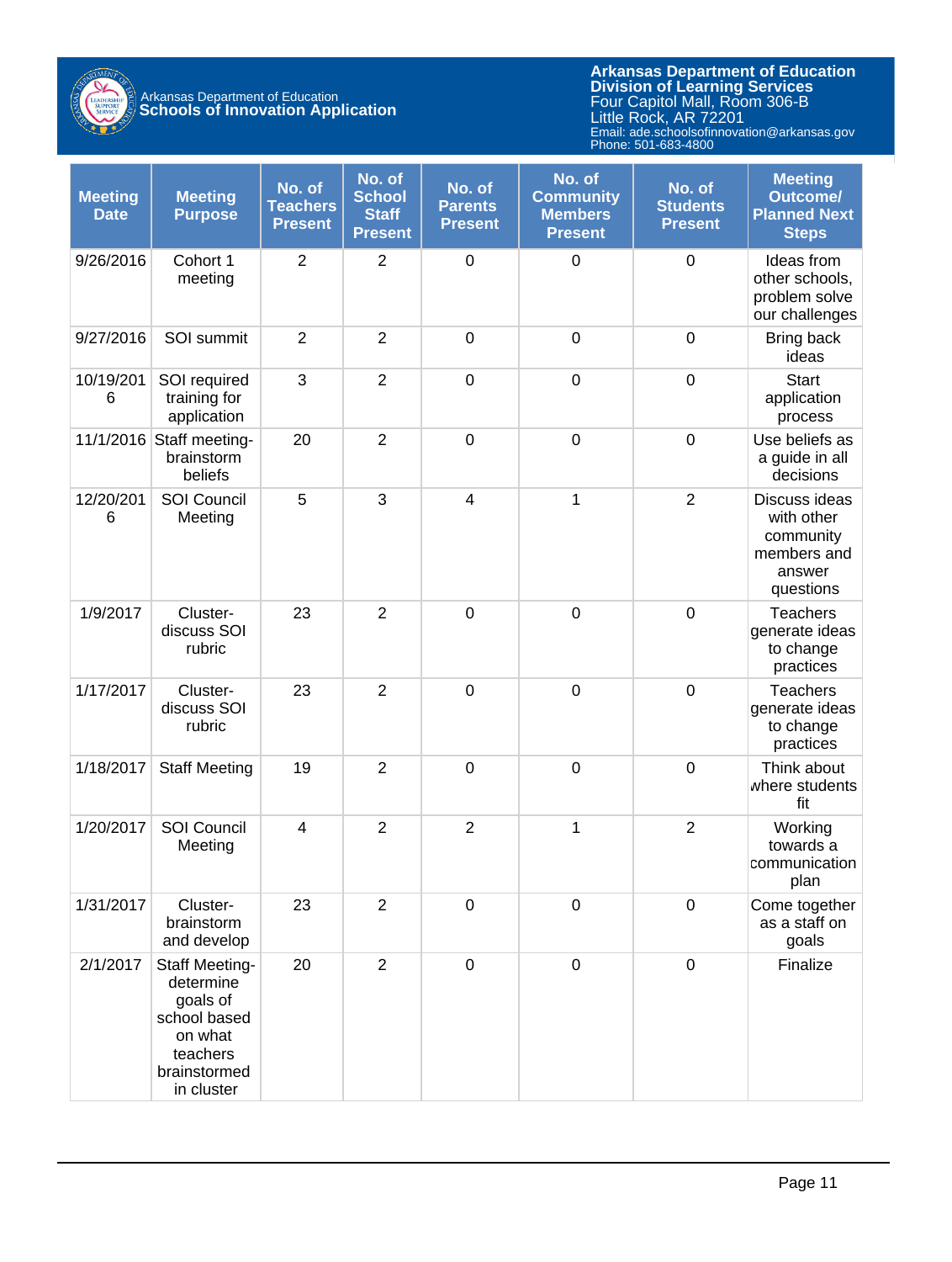

## Arkansas Department of Education **Schools of Innovation Application**

| <b>Meeting</b><br><b>Date</b> | <b>Meeting</b><br><b>Purpose</b>                                                                     | No. of<br><b>Teachers</b><br><b>Present</b> | No. of<br><b>School</b><br><b>Staff</b><br><b>Present</b> | No. of<br><b>Parents</b><br><b>Present</b> | No. of<br><b>Community</b><br><b>Members</b><br><b>Present</b> | No. of<br><b>Students</b><br><b>Present</b> | <b>Meeting</b><br><b>Outcome/</b><br><b>Planned Next</b><br><b>Steps</b>     |
|-------------------------------|------------------------------------------------------------------------------------------------------|---------------------------------------------|-----------------------------------------------------------|--------------------------------------------|----------------------------------------------------------------|---------------------------------------------|------------------------------------------------------------------------------|
| 2/7/2017                      | Scheduling<br>Committee<br>Meeting                                                                   | 12                                          | $\overline{2}$                                            | $\mathbf 0$                                | $\mathbf 0$                                                    | $\mathbf 0$                                 | Ask grade<br>level for input<br>on classes,<br>times,<br>electives           |
| 2/14/2017                     | Community<br>Alliance                                                                                | $\mathbf 0$                                 | $\overline{2}$                                            | $\mathbf 0$                                | 8                                                              | $\mathbf 0$                                 | Discuss plans<br>for LMS next<br>year                                        |
| 2/15/2017                     | Staff<br>Meeting- vote<br>on SOI                                                                     | 29                                          | $6\phantom{1}6$                                           | $\overline{0}$                             | $\mathbf 0$                                                    | $\mathbf 0$                                 | move forward                                                                 |
| 2/15/2017                     | Scheduling<br>Committee<br>Meeting                                                                   | $\mathbf{1}$                                | $\overline{2}$                                            | $\overline{0}$                             | $\mathbf 0$                                                    | $\mathbf 0$                                 | Have teachers<br>place students<br>in personalized<br>learning<br>classrooms |
| 2/17/2017                     | SOI Council<br>Meeting                                                                               | $\overline{4}$                              | $\overline{2}$                                            | $\overline{4}$                             | 1                                                              | $\mathbf 0$                                 | Continue<br>sharing with<br>community                                        |
| 2/21/2017                     | Cluster-<br>Define<br>learning<br>environments<br>and<br>expectations<br>of students<br>and teachers | 23                                          | $\overline{2}$                                            | $\mathbf 0$                                | $\mathbf 0$                                                    | $\mathbf 0$                                 | Place students<br>in personalized<br>learning<br>classrooms                  |
| 2/23/2017                     | School Board<br><b>Work Session</b>                                                                  | 3                                           | 3                                                         | $\mathbf 0$                                | 5                                                              | $\mathbf 0$                                 | Continue to<br>plan and move<br>forward                                      |
| 2/27/2017                     | School Board<br>Meeting                                                                              | 15                                          | 3                                                         | 1                                          | 5                                                              | $\overline{2}$                              | Move forward<br>to submit SOI                                                |
| 3/2/2017                      | Washington<br>County<br>Enterprise<br>Leader<br>meeting                                              | $\mathbf 0$                                 | $\overline{2}$                                            | $\overline{0}$                             | $\mathbf{1}$                                                   | $\mathbf 0$                                 | Article for the<br>public about<br>our SOI plan                              |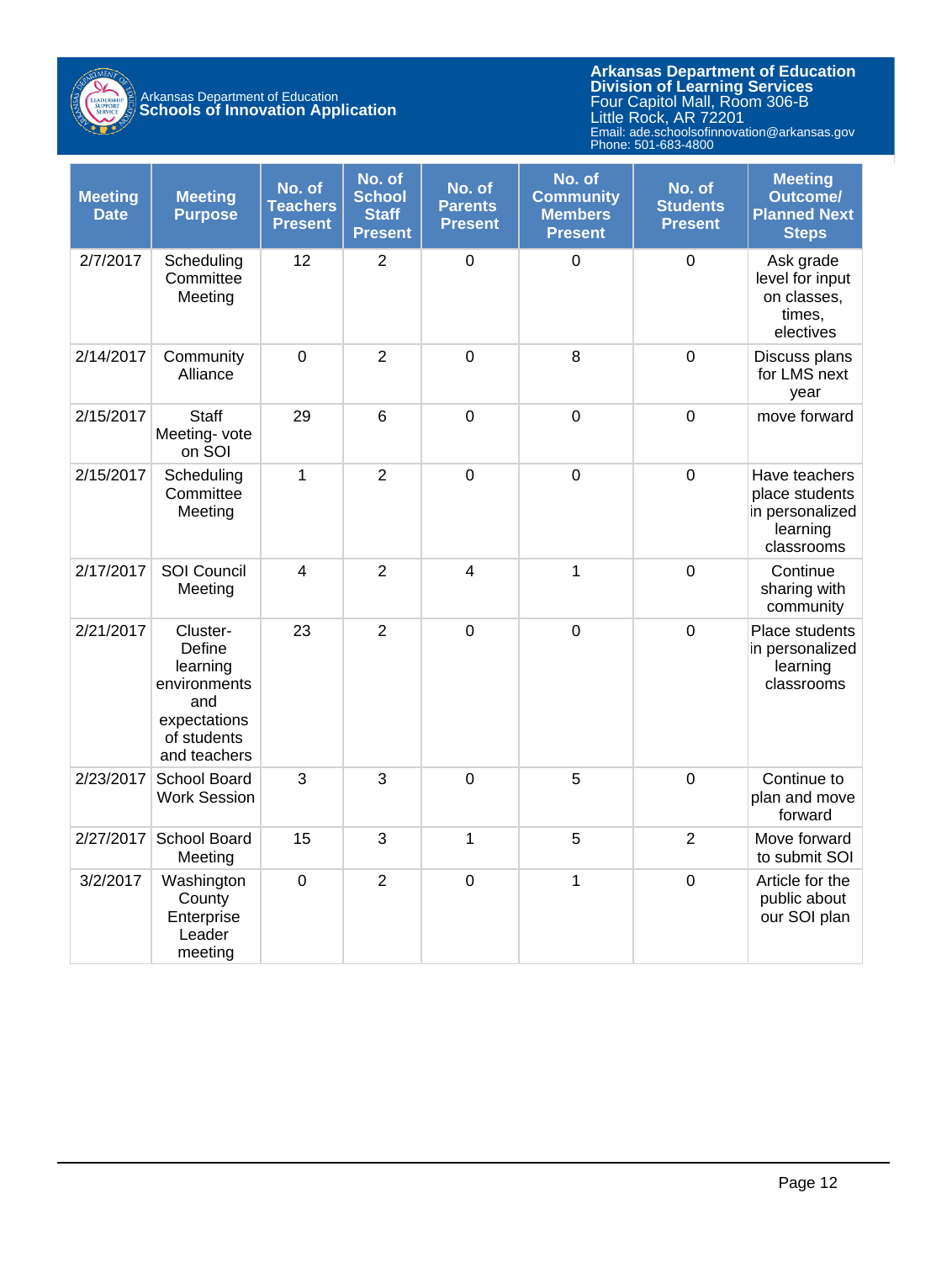

### **Election Results**

| Number of certified and classified on staff:                            | 35 |
|-------------------------------------------------------------------------|----|
| Number of staff who voted:                                              | 35 |
| Number of staff who voted for proposed Plan:                            | 32 |
| Number of staff who voted against the proposed plan:                    | 3  |
| Percentage of staff voting in favor of the proposed Plan of Innovation: | 91 |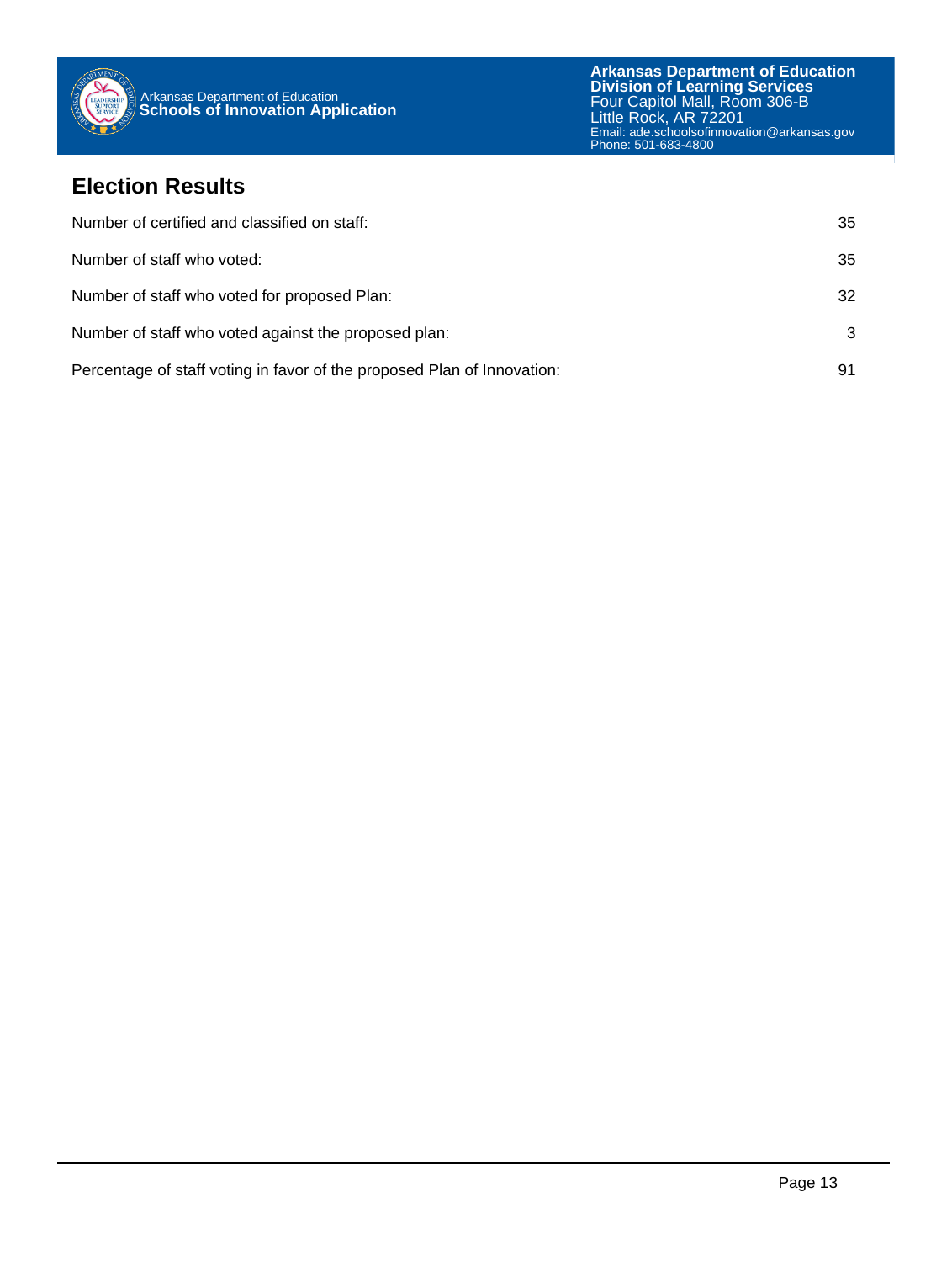

## **Professional Development Scope**

#### Professional Development Plan Part 1

| <b>Date</b> | <b>Audience</b>             | <b>Purpose of the Session</b>                                                                                                                                                                 |
|-------------|-----------------------------|-----------------------------------------------------------------------------------------------------------------------------------------------------------------------------------------------|
| 9/29/2015   | Administrators              | School of Innovation Conference in Little<br>Rock to learn more about innovation                                                                                                              |
| 2/8/2016    | Administrators and teachers | Visit to Pea Ridge to view iSchool, learn<br>about scheduling and personalized<br>learning                                                                                                    |
| 2/23/2016   | Administrators and teachers | Visit to Western Wayne School district in<br>Indiana to observe personalized learning,<br>ask questions of staff and students                                                                 |
| 4/5/2016    | Administrators and teachers | Cluster Meeting- book study (Tapping the<br>Power of Personalized Learning) and<br>discussion to determine our vision and the<br>plan for moving forward (study lasted the<br>month of April) |
| 8/10/2016   | Administrators and teachers | How to use technology to personalize<br>learning- introduced platforms for use in<br>personalizing learning (Flipped classroom<br>model, Nearpod, Front Row, No Red Ink)                      |
| 9/27/2016   | Administrators and teachers | SOI Conference to further our<br>understanding of personalized learning                                                                                                                       |
| 1/9/2016    | Administrators and teachers | Cluster Meeting- discuss the SOI rubric<br>and make plans for moving forward (met 3<br>times in January)                                                                                      |
| 2/21/2017   | Administrators and teachers | <b>Cluster Meeting-Define learning</b><br>environments and expectations of students<br>and teachers                                                                                           |
| 2/28/2017   | Administrators              | SOI Application Process and Procedures                                                                                                                                                        |

Professional Development Plan Part 2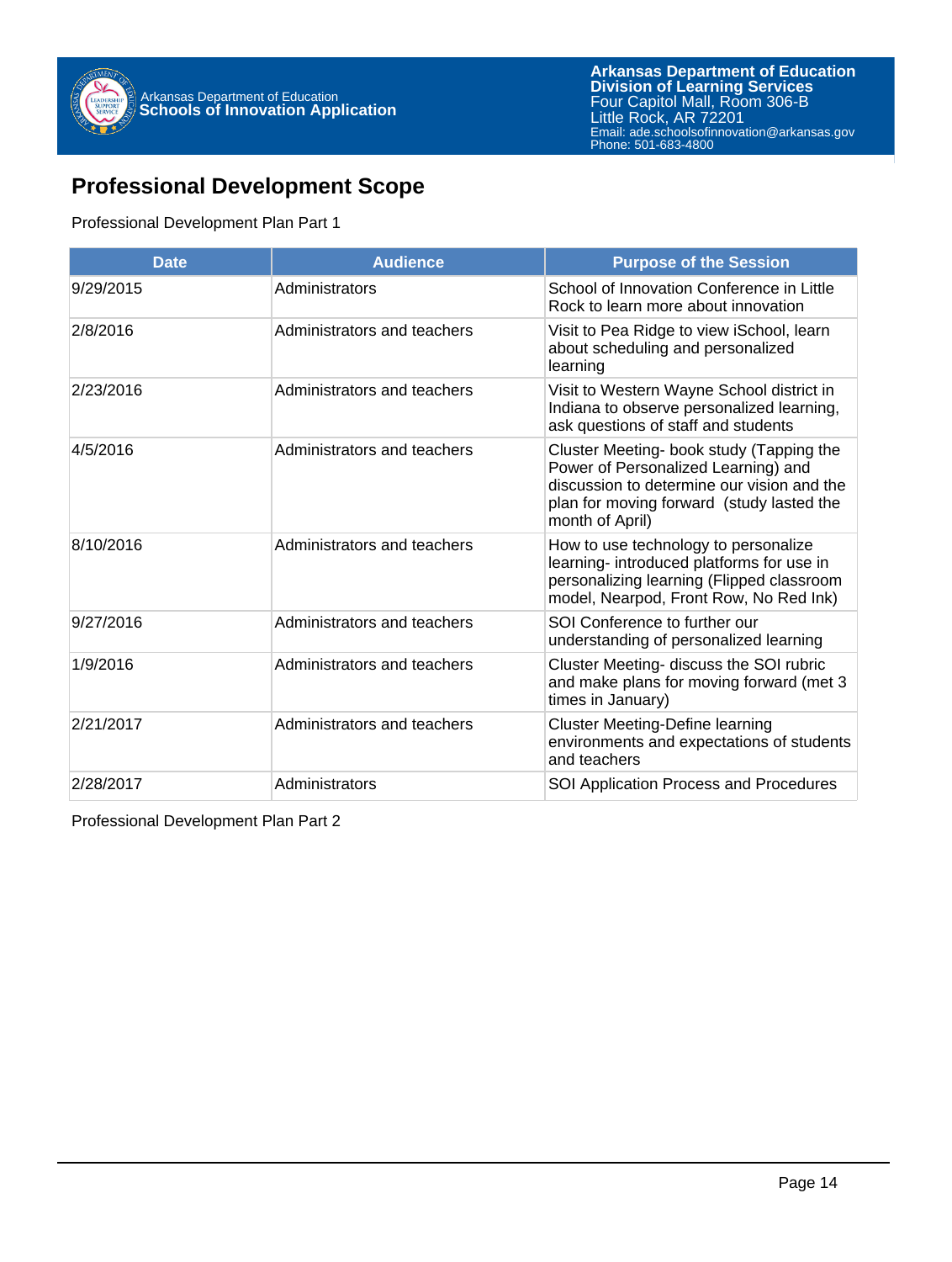

| <b>Date</b> | <b>Audience</b>                                | <b>Purpose of the Session</b>                                                                                                                                                                      |
|-------------|------------------------------------------------|----------------------------------------------------------------------------------------------------------------------------------------------------------------------------------------------------|
| 3/1/2017    | Administrators and teachers                    | Curriculum Design-expectations for<br>curriculum design, collaborative work time<br>to enhance curriculum resources, peer<br>review to insure quality of design<br>(continues through Summer 2017) |
| 3/1/2017    | Administrators and teachers                    | Book Study- Students at the Center                                                                                                                                                                 |
| 4/19/2017   | Administrators and teachers                    | <b>Tess Training</b>                                                                                                                                                                               |
| 4/3/2017    | Parents, Teachers, Community                   | Introduction to LMS personalized model                                                                                                                                                             |
| 5/1/2017    | Administrators and teachers                    | Cluster Meeting-Standards based grading                                                                                                                                                            |
| 5/1/2017    | Administrators and teachers                    | PGP goal setting for 2017-2018 school<br>year                                                                                                                                                      |
| 6/1/2017    | Administrators and teachers                    | Wolf Flex- How to use                                                                                                                                                                              |
| 3/31/2017   | Administrators and teachers                    | Personalized Learning starter guide with<br>George                                                                                                                                                 |
| 6/1/2017    | Administrators and teachers                    | Summer Learning Institute- OEI                                                                                                                                                                     |
| 8/7/2017    | Parents, Students                              | Tools needed for Personalized Learning                                                                                                                                                             |
| 10/2/2017   | Administrators, teachers, parents,<br>students | Survey                                                                                                                                                                                             |
| 1/2/2018    | Administrators, teachers, parents,<br>students | Survey                                                                                                                                                                                             |
| 3/2/2018    | Administrators, teachers, parents,<br>students | Survey                                                                                                                                                                                             |
| 5/2/2018    | Administrators, teachers, parents,<br>students | Survey                                                                                                                                                                                             |
| 5/9/2017    | Administrators, teachers                       | <b>Cluster Meeting- Action Based Research</b><br>(multiple meeting in May with this topic)                                                                                                         |
| 3/6/2017    | <b>Teachers</b>                                | School Visits-SOI (ongoing)                                                                                                                                                                        |
| 7/3/2017    | <b>Literacy Teachers</b>                       | Carolyn Farrell Writing Progression                                                                                                                                                                |
| 7/10/2017   | <b>Teachers</b>                                | Paula Kiser- Multi-age Classroom                                                                                                                                                                   |
| 7/17/2017   | <b>Teachers</b>                                | <b>NWEA Training</b>                                                                                                                                                                               |
| 7/24/2017   | <b>Teachers</b>                                | Toni Lockhart - Breakdown standards                                                                                                                                                                |
| 8/1/2017    | <b>Teachers</b>                                | Pathway Planning day                                                                                                                                                                               |
| 8/2/2017    | <b>Teachers</b>                                | Pathway Planning day                                                                                                                                                                               |
| 8/3/2017    | <b>Teachers</b>                                | Pathway Planning day                                                                                                                                                                               |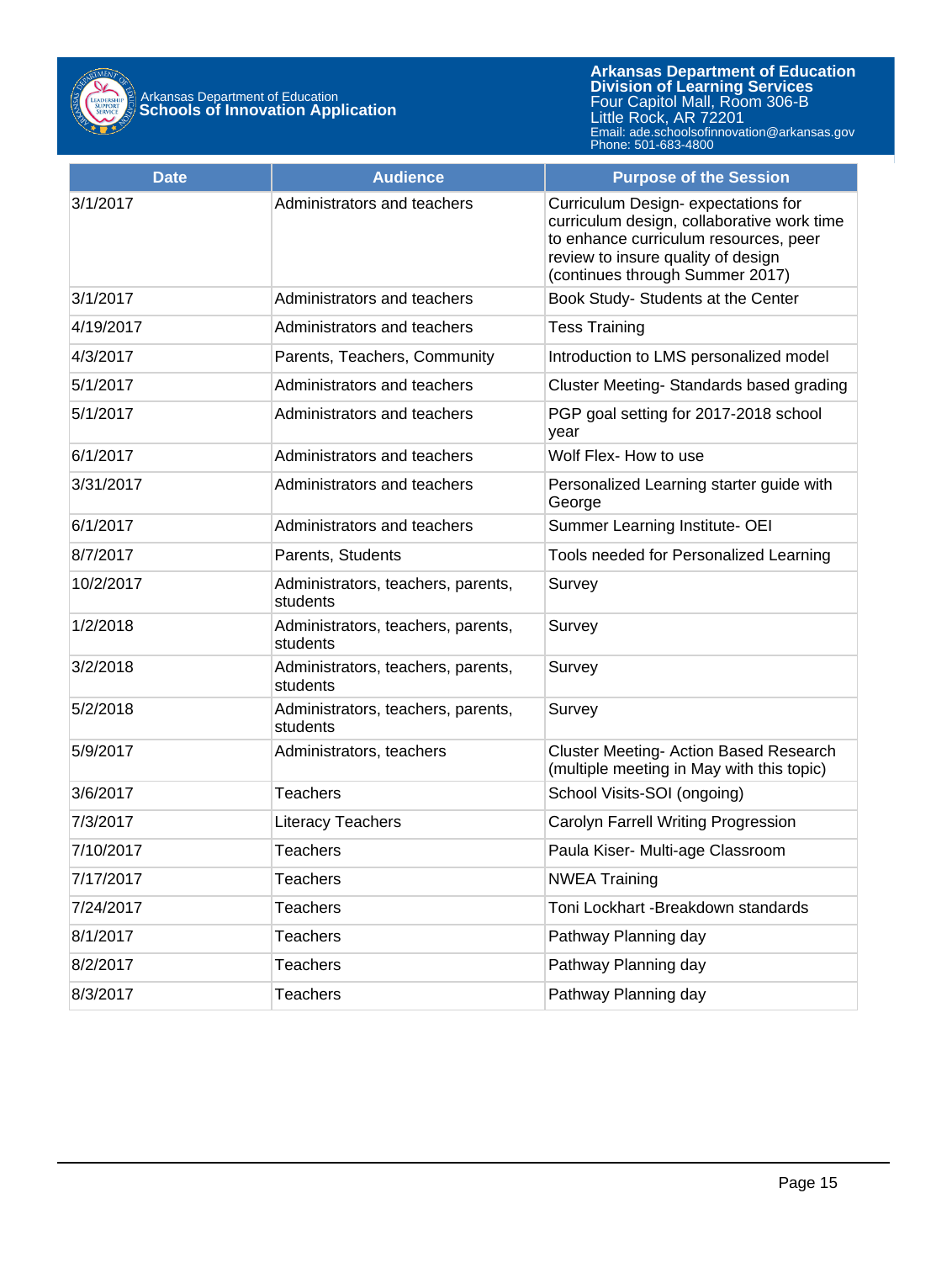## **Lincoln Middle School: School of Innovation Plan**

As a school, a staff, and a community we have decided to change the way we are going to educate our students. The definition of the word "innovation" states that it is something that is changing, altering, breaking through, and metamorphosing. This is what we are currently doing with our students. We are changing the way that they learn, we are breaking through educational boundaries and preconceived notions of what education is supposed to look like. We have begun our revolution by deciding that our students deserve to own their education, to have a personalized plan that is unlike any of their peers, to know that this is their education for their future. A future that they are in control of, one that they have ownership of, a future that is completely within their power of achieving. This empowerment is something that you cannot measure, there is no rubric, there is only the undeniable confidence in our students are developing that is more valuable than any lesson in any book ever written. This is the metamorphosis that we are currently experiencing, a transformation that once officially being accepted as an official School of Innovation will only continue to grow and change so many of our students lives. We have our waivers in place, we have the support of our entire staff and community, and we have the passion to pursue this with the understanding that it will inherently make our days more challenging. This is a challenge that we are fully prepared to take because we believe our students deserve these opportunities, and that their futures depend on it. We are changing our school. We are changing our methods. We are changing our student's lives. This is the very essence of innovation. This is what we are doing for our students, not what we are hoping to do, what has to be done for them.

The Lincoln Middle School has worked to develop a belief, a vision that our building should be a haven, a place where students can explore, where they can grow as individuals without fear of failure. A place that not only encourages teamwork but also seeks to develop the self-confidence and creativity of each individual that makes up the team. Our goals will remain grounded in the core educational values that we as a staff have instilled in all students. The measurement for these goals will change. We will begin focusing on competency-based goals, individualized pacing, life skills, character, socialization, and respect for all. Each moment within the classroom and hallways will be focused on the goals and beliefs we commonly share. All teaching and lessons will have a purpose for each individual student.

Our goals for the 2017-2018 school year were put together by our entire staff, they are student centered, and will continue to pursue our innovative practices. Each and every goal has a plan of action that will continue to personalize our students' educational track, and open opportunities for more personal student interests. The following goals are…

• We will work to accelerate students who are currently exceeding and reduce the achievement gap among all students, with a focus on personalized learning where students meet or exceed personal growth goals.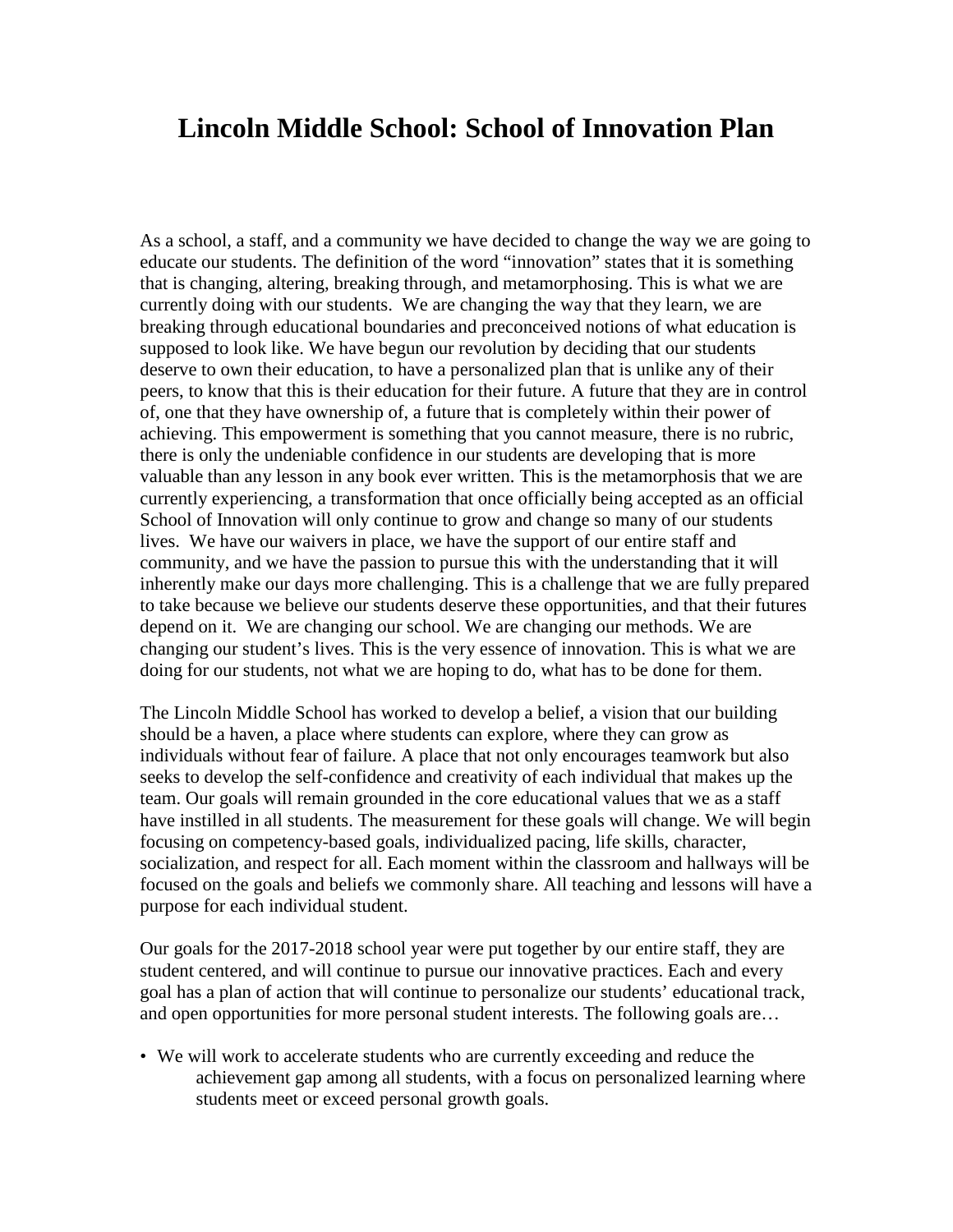- Transform our school's culture and climate by increasing student engagement through personalized learning opportunities that result in student empowerment.
- A school-wide professional development plan will be implemented where all teachers are growing and developing professionally by enhancing their content knowledge, pedagogical skills and understanding of personalized learning by conducting action research in their classroom.

Our staff worked collectively to continue to change the overall structure of our student's day-to day instruction. Keeping the core educational values as the foundation we sought out to personalize instruction for all of our students. To use all formative and informative data collected to ensure that our students are in the instructional path that will be most educationally beneficial for them. The three different pathways we decided on as a staff our I-School, The Wolf Learning Academy, and Traditional Classrooms. Students, teachers, administrators, and parents all meet to help place students where we all believe they will be the most successful. This is a fluid process that must accommodate all students and be ever changing according to each particular students goals and collected data. A brief description of each pathway is listed below.

#### **Black Wolf Pack**

Rooted in educational research and the science of learning but fueled by innovative technology. The curriculum will be both teacher made and adaptive. An application process will be available for our fifth through seventh graders. Of the applicants we will select up to a maximum of twenty-five students. Students will work with a teacher to set their weekly and daily goals. Work will be independently pursued with the instructional help of the I-School teacher. Students will work to surpass goals, reach checkpoints, and demonstrate an independent responsibility over their education. Students will be involved in classroom group projects, community involvement, and school choice activities of personal interest.

#### **Maroon Wolf Pack**

The Maroon Wolf Pack will use blended learning, which will provide teachers with the needed data to decide on which instructional strategies will be best used for each student. Students will be valued participants throughout their personalized educational path. Students will work with teachers to develop their problem, their idea, to provide clarity as to what exactly is being measured. This will be the student's learning goals, these goals will be set and adjusted on a daily basis. Next, they will work to envision a final product or performance measurements; this will be that student's assessment. Finally, they will work to develop an action plan that will ultimately works to achieve the desired results, this is their parting action. The Maroon Wolf Pack will be made up of one hundred students from the fifth, sixth, and seventh grade. Teachers will work to empower students to continuously set goals, reach checkpoints, and continue the pursuit of their personalized education. The structure within the building will be an entire wing of our campus, four classrooms or pods, that will fluidly allow students to participate in a variety of small group, project based, and computer instruction. Students will be grouped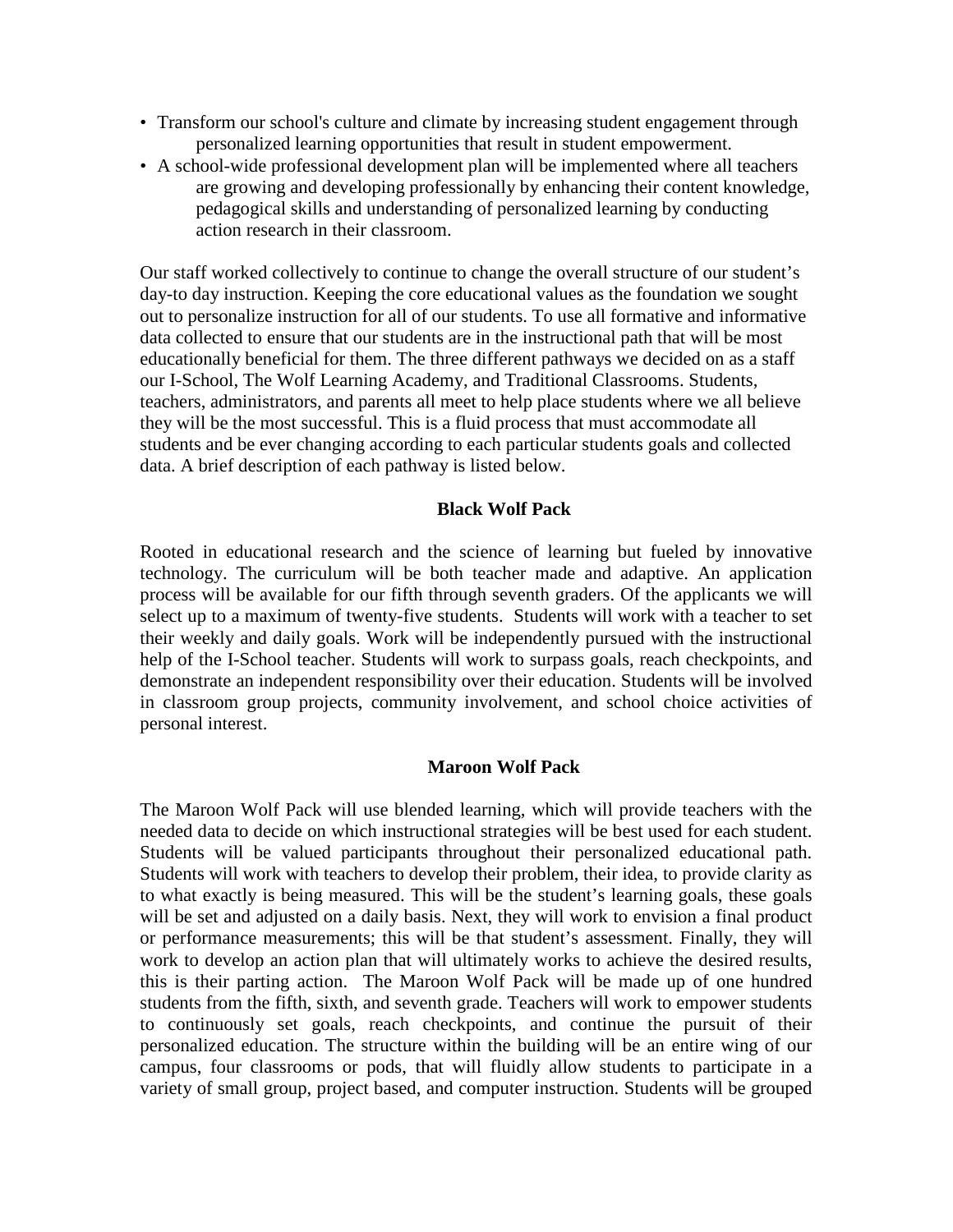according to personal interest, individualized learning goals, and included in a variety of classrooms and instructional techniques. Again, there will be an application process that students, teachers, and parents will all actively participate in.

#### **Gray Wolf Pack**

Classrooms will be oriented around teacher led instruction. Teachers will create task and provide students with choices that allow for personalized learning strategies, differentiated instructions, and numerous assessment measures. Students will still be involved in a personalized learning track; the classes will be more traditionally structured with two main teachers covering multiple subjects. Teachers will establish a safe learning environment where students feel comfortable with their questions, weaknesses, and possible failures. Students will be involved in community projects, cooperative-learning activities, and group projects within their classroom.

The data collected, analyzed, and used to guide our current instructional practices was the 2015-2016 ACT Aspire. From the data collected below we were classified as" Ready" or "Exceeding" in the following categories.

4th Grade- English: 67% Math: 66% Science: 49% Reading: 47% Writing: 23% 5th Grade- English: 74% Math: 64% Science: 49% Reading: 49% Writing:18% 6th Grade- English: 62% Math: 52% Science: 51% Reading: 43% Writing: 28% 7th Grade- English: 73% Math: 34% Science: 36% Reading: 36% Writing: 17%

Lincoln Middle School: English: 69% Math: 54% Science: 47% Reading: 44% Writing: 22%

As a staff we are tirelessly working to find ways to engage our students, to reach them on personal level, to develop a better understanding of what each student needs in order to empower them to take control of their own future success. We want to meet our students where they are at academically and provide them with the educational freedom and ownership that will inspire them to take control of not only their education but their lives as well. We know our students. We have interventions, small groups, classroom pullouts, and assistance in every area that it is needed. Unfortunately, with the current educational design that we have in place we simply cannot meet every student's needs. We do not have the time, the resources, or the vitally important relationship with those students to gain the understanding of everything they specifically need mentally, physically, and educationally. We believe that the School of Innovation provides us with the platform to ensure that all of our students are unconditionally met with every need they have.

We believe that our students deserve a personalized education. A personalized education that is based on their individual needs and interest. An educational path that allows them to advance at their own speed and have all of our teacher's support them along that path.